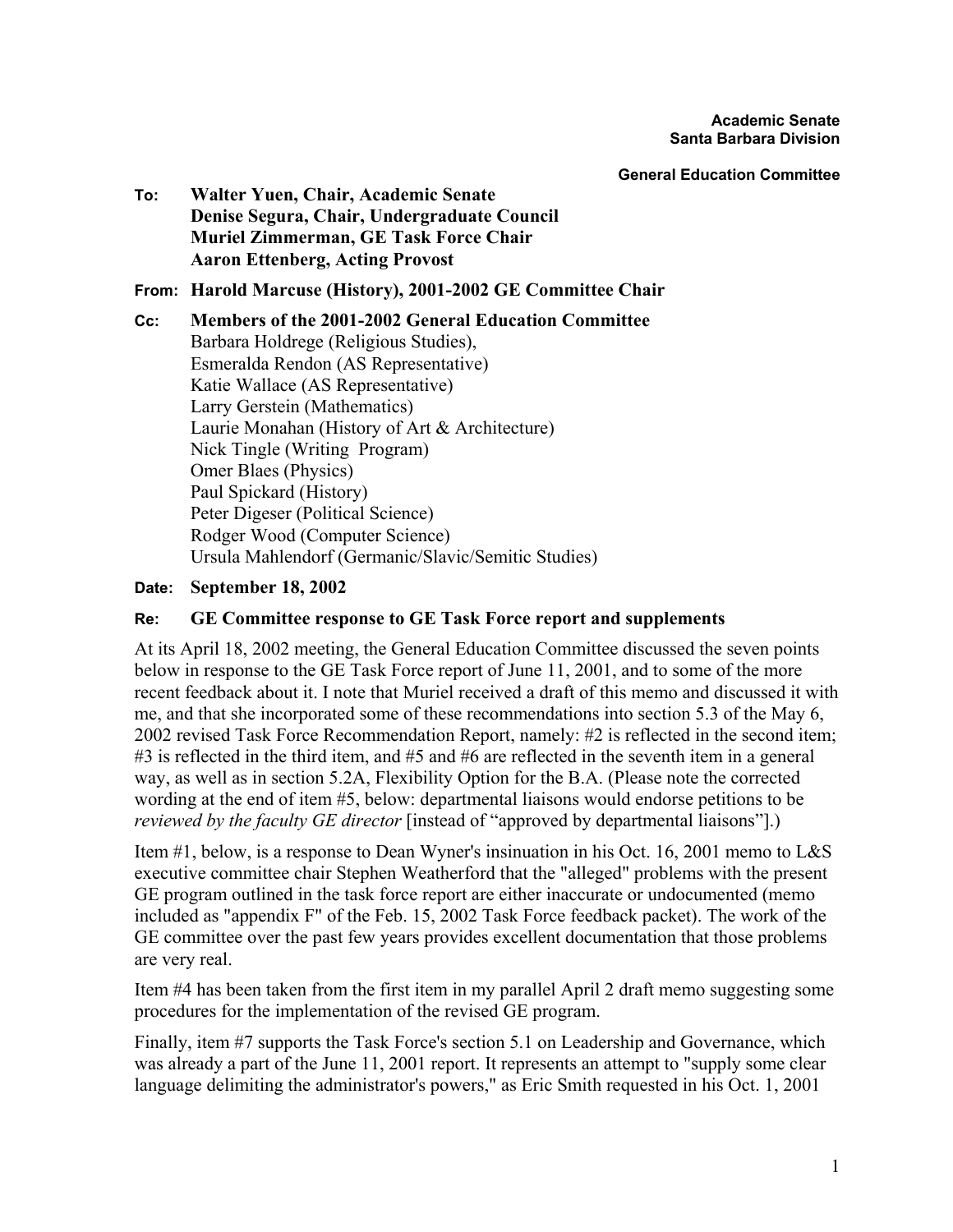memo to Muriel and Senate chair Richard Watts (included as "appendix E" of the feedback packet discussed by the GE Task Force on Feb. 15, 2002).

I will include a copy of this memo as an addendum to the GE committee's annual report, and I am requesting suggestions from Dean Wyner and Eric Smith about how we might address the problems they identify.

Here is the committee's response:

- 1. The GE committee endorses the findings of the Task Force regarding the current GE curriculum. Its structure, content and administration are badly in need of overhaul.
- 2. We would like to see an explicit list of the criteria courses should meet in order to be placed on the new GE list. These might include: having no prerequisites, being open to all non-majors during the first registration pass, explicitly teaching disciplinary methods as well as content, including instruction on writing and research skills, being offered at least once every year, etc.
- 3. We find that the more explicitly methodological descriptions of the areas C through G are more up-to-date and will help to determine which courses will satisfy those areas. However, we still see two difficulties: with explicitly interdisciplinary courses, and courses that overlap core areas 3 and 4 (historical studies and social sciences). Regarding the former, it would be expedient to designate a primary area that the course would satisfy.

This issue is especially pressing with regard to the general distinction between areas 3 and 4, as the listings in the present GE booklet show. Should it be made explicit that the difference between the latter is between past and present, or qualitative vs. quantitative (or scientific) approaches? Some guidelines here would be beneficial.

- 4. The definitions of the proposed special requirements "ethnicity" and "Western civilization" are somewhat problematic. It would be helpful to have clear and specific criteria for the evaluation of required course content.
- 5. We are concerned that one of the pressures leading to the proliferation of courses on the current list has not been addressed by the proposed revisions: the need for students to have some alternative way of fulfilling a requirement if they have taken non-listed courses that clearly address the subject and method requirements of a given area, but for other reasons (as named in no. 4, above) are not on the list.

We propose that a petition process *primarily at the department level* be set up, with each student who can demonstrate compelling reasons being allowed one petition. Petitions would be subject to GE administrative approval. We understand that hitherto departments have not been well informed about the requirements of GE, so that a petition process such as this would have been subject to abuse. Therefore:

- 6. We propose that each department name a designated *faculty* GE liaison as a standing service assignment delineated in its bylaws. All GE liaisons would, when appointed, be briefed by the committee or person overseeing the GE program. They would be responsible for advising students about the criteria a GE course must meet, and for endorsing student petitions to be reviewed by the faculty GE director.
- 7. We find further that in order to maintain the quality of a GE program, an administrative position (faculty director of GE) should in whole or in part be designated to oversee the